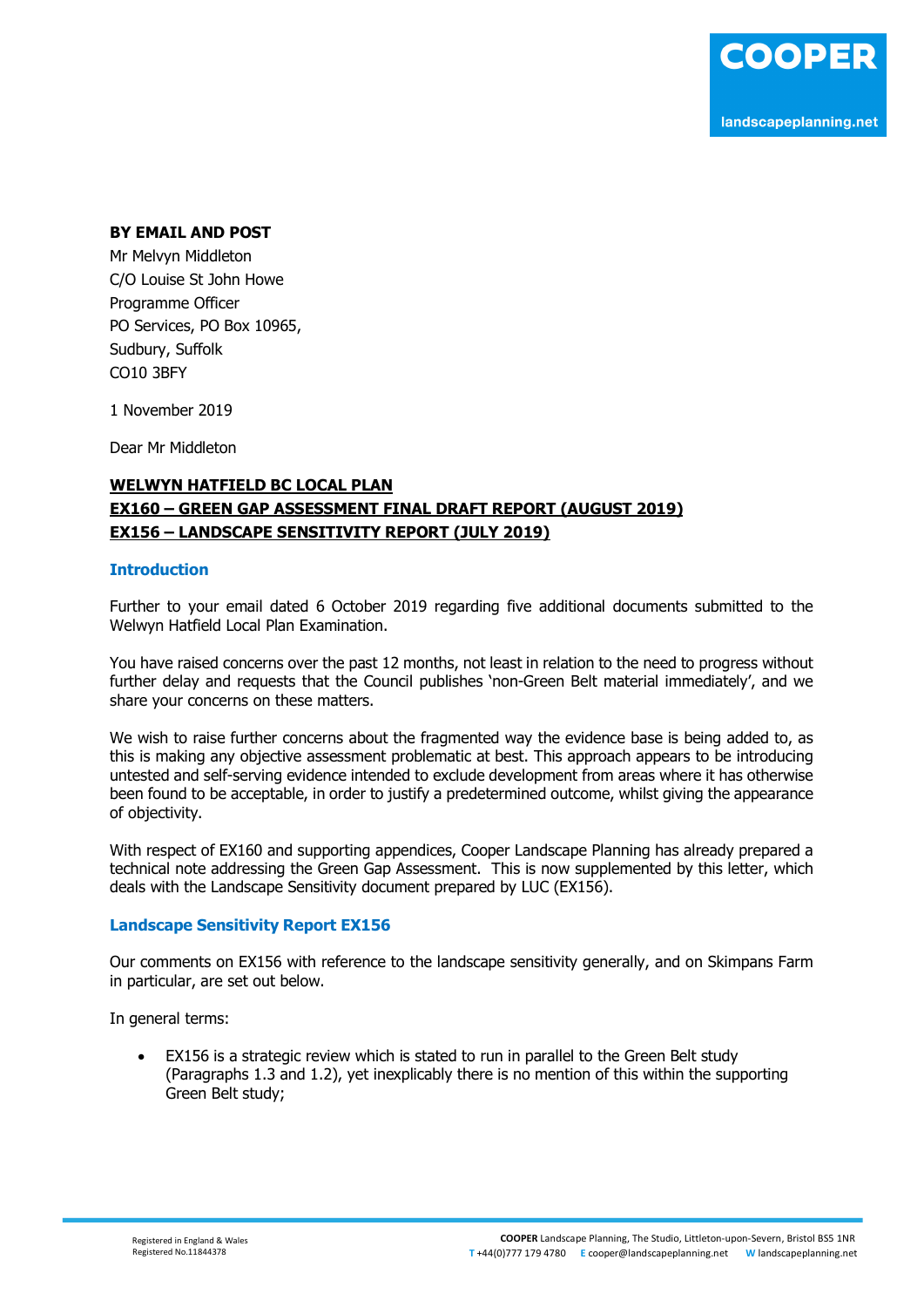- it is logical to consider that a sensitivity study, if one is needed, should have been carried out before the local plan, not afterwards, perhaps even the first study to be carried out to inform the local plan examination; and
- this adds to our concerns that the local plan evidence base is being added to in an inappropriate and confusing way.

In terms specific to WeG6 Skimpans Farm:

- Skimpans Farm is described (page 210) in the following terms: to the west of the railway line, where the land slopes down to a shallow wooded valley which contributes to the settlement setting and to distinction from Brookman's Park;
- It follows that there are two matters that have led LUC to propose a moderate sensitivity on Skimpan's Farm, namely the setting of Welham Green and the separation between Welham Green and Brookman's Park;
- in terms of the setting, Skimpans Farm is a small enclosed site with few public views and strong visual enclosure, therefore it is difficult to see how development can affect the setting to any significant degree;
- in terms of the separation with Brookman's Park, LUC recognise (also page 210) that the barrier of the railway line limits the influence of the urban edge, that the railway line forms a clear boundary; therefore, these landscape characteristics form a distinction between Skimpan's Farm and Brooklands Park – in which case it is difficult to see how this separation of settlements could be harmed by development; and
- either way, there are no key sensitivities attached to any parts of LSCA 54a and therefore development at Skimpan's Farm cannot harm those sensitivities.

In terms of landscape sensitivity:

- the LUC sensitivity study gives a score of 'low moderate' sensitivity for the landscape character area LSCA 54a, but then gives two reasons, incorrectly in our view, why Skimpan's Farm should be increased to moderate;
- the first reason is the distinction between Welham Green and Brookman's Park we consider that this should not apply because there is no visual or physical connectivity between the two settlements;
- the second reason is the setting of Welham Green we consider that this should also not apply because this setting is a characteristic that is common with all of LSCA 54a, not just Skimpan's Farm - if anything the setting is in our view more important to the more open area to the east of the railway, than that of the enclosed and inward looking area of Skimpan's Farm; and
- in any event, the definition of 'moderate sensitivity' does not exclude development as the LUC definition in Table 2.4 states that *'the landscape has some distinctive characteristics and* valued qualities, with some sensitivity to change as a result introducing built development' from which it will be seen that there is no reason why development could not be introduced at Skimpan's Farm.

# **Conclusions**

We conclude that:

- Skimpans Farm should also be defined as low- moderate sensitivity, thereby conforming to the rest of LSCA 54a;
- there would be no harm caused by development of this site to the separation of Welham Green to Brookman's Park